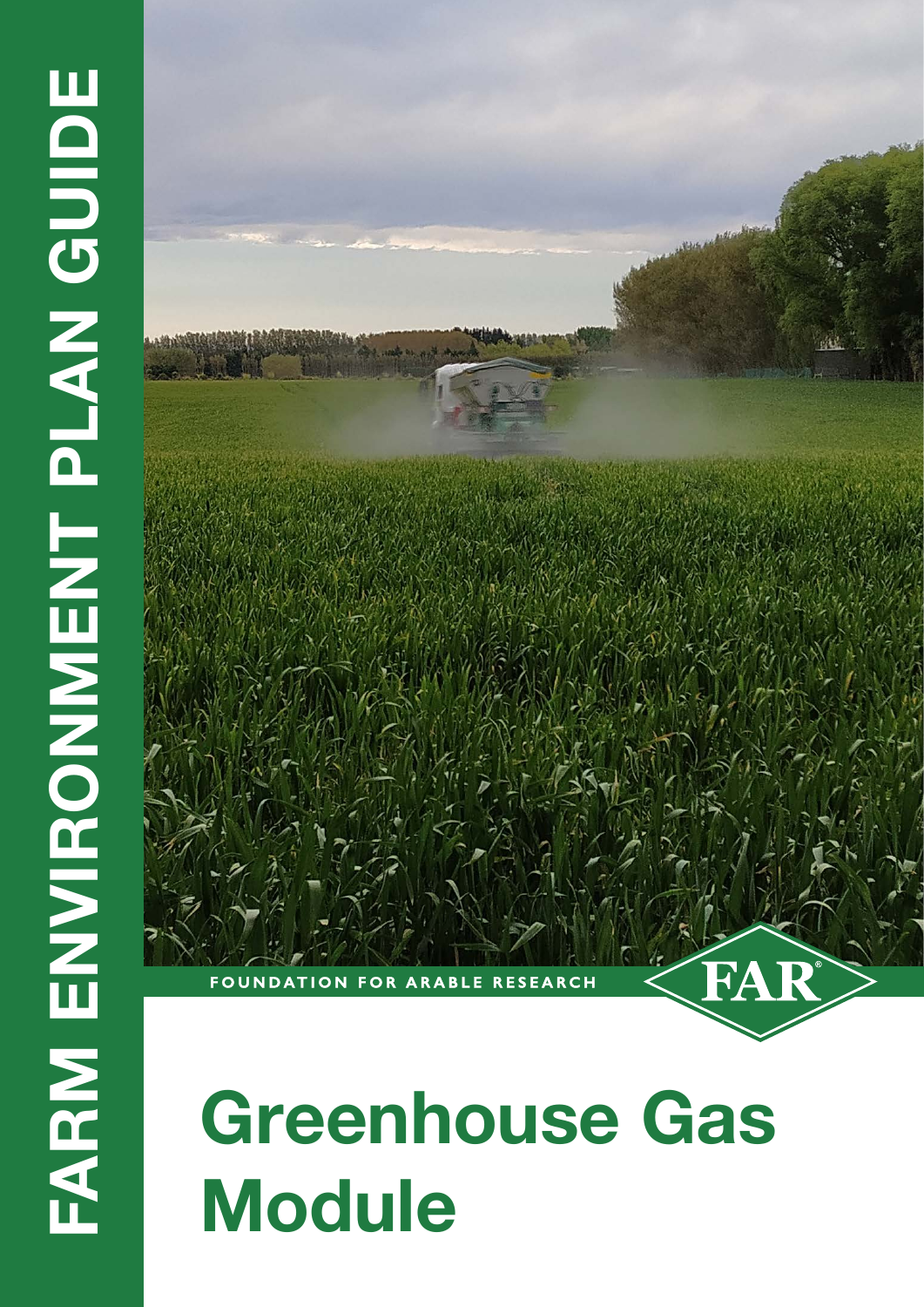# **Farm Environment Plan Guide – Greenhouse Gas Module**

**Use this guide to assist you with filling in the Greenhouse Gas module of your Farm Environment Plan.**

# **Background**

### **What is a Farm Environment Plan?**

A Farm Environment Plan is a plan to help farmers recognise and identify on-farm environmental risks and set out a programme to manage those risks.

Your plan should be specific to your farm and is developed by you or your farm consultant to reflect the environmental risks associated with your farm and farm business.

It is valuable to your business because it enables you to identify and manage your soil, water and nutrient resources, and reduce losses - which cost you money and may harm the environment.

A comprehensive Farm Environment Plan may consist of a number of management modules e.g. Freshwater, Greenhouse Gases, Biodiversity and Biosecurity.

### **What is the Greenhouse Gas Module?**

The Greenhouse Gas (GHG) module of your Farm Environment Plan includes an assessment of the risks and management practices that contribute to GHG emissions and carbon storage from the farm. The key aspects to consider are:

- Efficiency of crop (and pasture) production.
- Total feed eaten on farm.
- Matching feed demand with pasture growth and utilization.
- Reduced use of fossil fuels.
- Capturing and storing carbon in vegetation.
- Capturing and storing carbon in soils.

The development of the GHG module leads you through the process of:

- 1. Risk assessment considering the management practices that contribute to or reduce GHG emissions from the farm.
- 2. Developing the action plan ranking priorities, identifying cost and developing a time frame.
- 3. Collation of documents to support your plan and provide evidence that you are delivering on your planned objectives.

### **Why do I need a Greenhouse Gas Module?**

The Primary Sector Climate Action Partnership – He Waka Eke Noa (HWEN), has been established to work together with farmers and growers on practical solutions to reduce New Zealand's emissions and build resilience to climate change. It also links to the Climate Change Response (Zero Carbon) Act which sets out New Zealand's path to a low emission, climate resilient future.

Supporting farmers and growers to know their greenhouse gas emission numbers and develop a written plan to measure and manage their emissions is a key part to the success of He Waka Eke Noa.

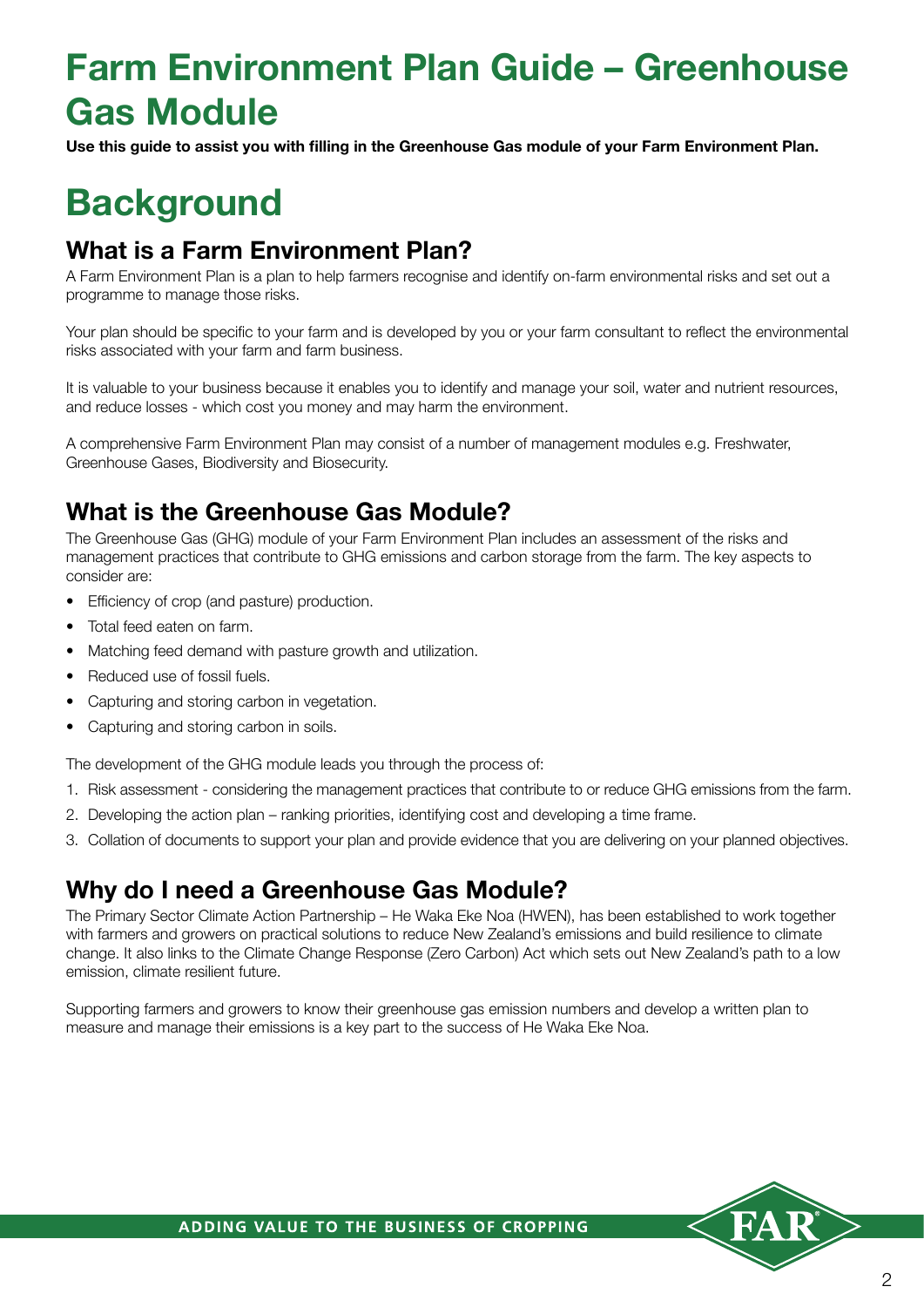### **When do I use this template?**

Use this template if your farm is mainly an arable cropping enterprise. This template enables you to assess the GHG emission risk of all the activities that are occurring on the farm, including crop harvesting, vegetable, grain and seed production, stock finishing and dairy grazing.

### **But…**

If your farm is primarily a pastoral enterprise; either sheep/beef, deer or dairy, use the GHG template developed for that pastoral system. Ensure that any cropping component of your farm can be included in the pastoral based template.

### **And…**

If you are a member of an industry assurance or irrigation scheme, use the template they have developed if available.

### **How do I develop the GHG Module?**

The Greenhouse Gas module is one of a number of modules which FAR have developed, or are developing, to form part of a wider Farm Environment Plan for your property.

The Greenhouse Gas module has three key sections:

1. Property details, farm maps and the GHG emission numbers.

### **Farm Map**

Include at least one farm map outlining the farm area covered by this Greenhouse Gas module. This may be similar to maps you already have for other Farm Environment Plan modules.

You may have an existing farm map or you can make a new one with Google Earth or a similar tool e.g. ProductionWise. Copy it several times, so that you can add specific information relating to different parts of your plan.

ProductionWise® is freely available to all FAR levy payers. www.productionwise.co.nz

### **Greenhouse Gas emission numbers**

To complete this section, you will need to have a documented annual total of on-farm greenhouse gas emissions, as calculated by a tool assessed as meeting the minimum reporting requirements (e.g. for arable that currently includes ProductionWise, E-Check, OverseerFM, MfE calculator, Toitu Farm emanage). Record the greenhouse gas emission numbers for your farm as well as the calculator (and version) used in the table provided.

Include a copy of the output from whichever greenhouse gas calculator or greenhouse gas report you have used as supporting evidence.

2. Farm management for reduction in on-farm greenhouse gas emissions.

- Efficiency of crop (and pasture) production.
- Total feed eaten on farm.
- Matching feed demand with pasture growth and utilisation.
- Reduced use of fossil fuels.
- 3. Farm management for carbon capture.
	- Capturing and storing carbon in vegetation.
	- Capturing and storing carbon in soils.

Consider the relevance of the management practices outlined in each of these sections. Some of these may not be appropriate for your farm, but they should be helpful as you assess key on-farm risks.

Record any identified risks in the section "Summary of Farm Risks and Actions" and, from there, consider appropriate actions and how you might be able to demonstrate evidence for the completion of these actions.